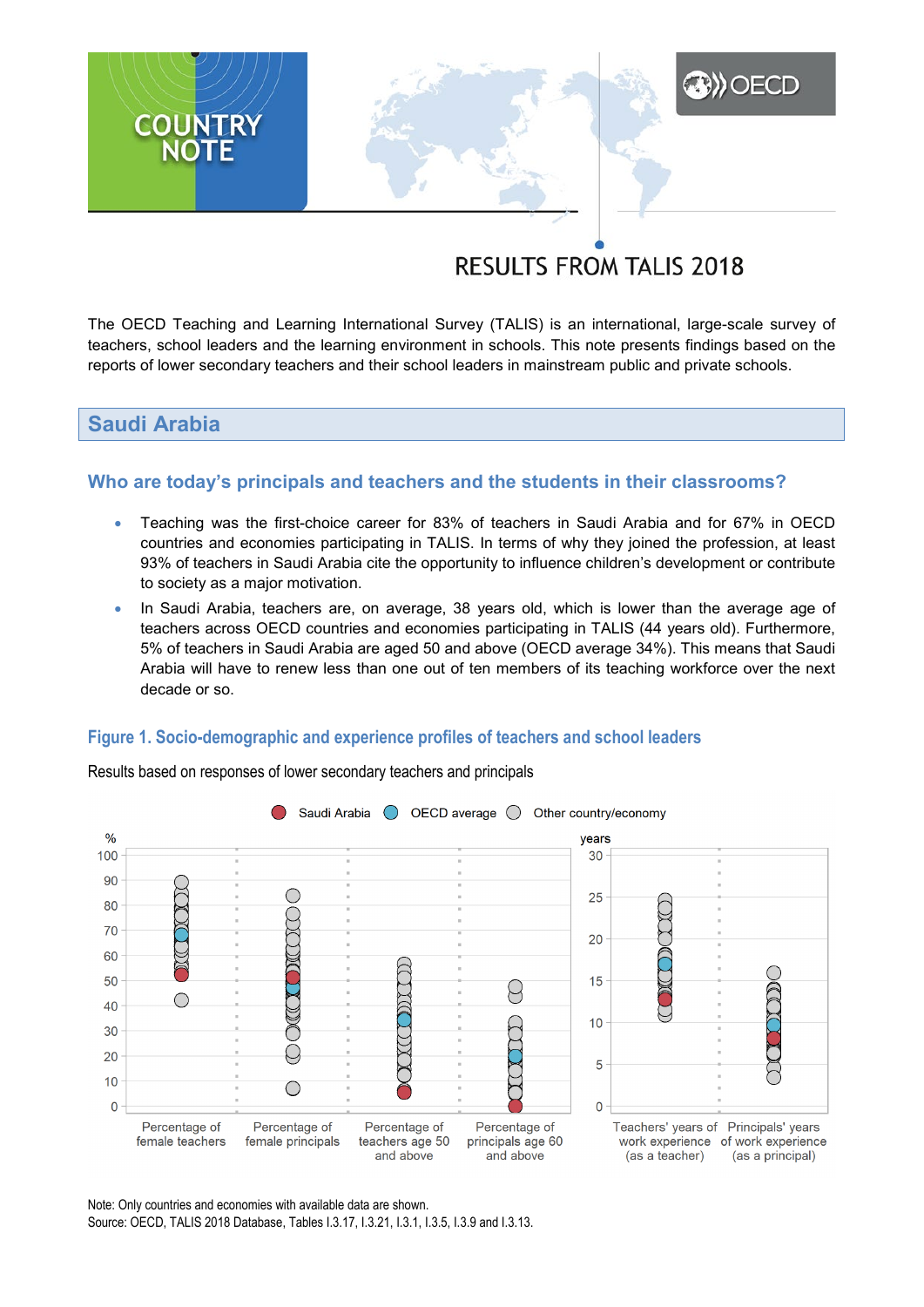#### **2** | Saudi Arabia - Country Note - TALIS 2018 Results

- In Saudi Arabia, principals are, on average, 43 years old, which is lower than the average age of principals across OECD countries and economies participating in TALIS (52 years old). Furthermore, 0% of principals in Saudi Arabia are aged 60 and above, compared to 20% on average across the OECD.
- Information about the gender distribution of the teacher and principal workforces makes it possible to gauge the degree of gender imbalance in the teaching profession and of gender disparities in the scope for promotion to leadership positions. In Saudi Arabia, only 51% of principals are women, compared to 52% of teachers. This can be benchmarked against the OECD averages of 47% of women among school leaders and 68% among teachers.
- In terms of classroom environments, relations between students and teachers are positive overall, with 96% of teachers in Saudi Arabia agreeing that students and teachers usually get on well with each other. However, 10% of principals report regular acts of intimidation or bullying among their students, which is not significantly different from the OECD average (14%).
- In Saudi Arabia, 7% of teachers work in schools where at least 10% of the students have a migrant background (OECD average 17%). At the same time, 77% of school leaders report that their teachers believe that children and young people should learn that people of different cultures have a lot in common (OECD average 95%).

## **What practices are teachers using in the classroom?**

- Among the range of instructional practices TALIS asks teachers about, those aimed at enhancing classroom management and clarity of instruction are widely applied in Saudi Arabia, as well as across the OECD countries and economies participating in TALIS. For instance, in Saudi Arabia, 84% of teachers report frequently calming students who are disruptive (OECD average 65%) and 90% report frequently explaining how new and old topics are related (OECD average 84%).
- Practices involving student cognitive activation, which are known to be important for student learning, are less widespread, with about half of teachers using these methods across the OECD. Specifically, in Saudi Arabia, 56% of teachers report frequently asking students to decide on their own procedures for solving complex tasks, compared to 45% on average across the OECD.
- During a typical lesson, teachers spend 65% of classroom time on actual teaching and learning, on average in Saudi Arabia, which is lower than the OECD average of 78%.
- In the past five to ten years, classroom time spent on actual teaching and learning has decreased in about half of the countries and economies participating in TALIS.
- In Saudi Arabia, 81% of teachers routinely assess their students' progress by observing them and providing immediate feedback (OECD average 79%), at the same time 84% of teachers report administering their own assessments to their students (OECD average 77%) and 35% of teachers frequently let students evaluate their own progress (OECD average 41%).
- Overall, a vast majority of teachers and school leaders view their colleagues as open to change and their schools as places that have the capacity to adopt innovative practices. In Saudi Arabia, 84% of teachers also report that they and their colleagues support each other in implementing new ideas. This is higher than the average share across the OECD countries and economies participating in TALIS (78%).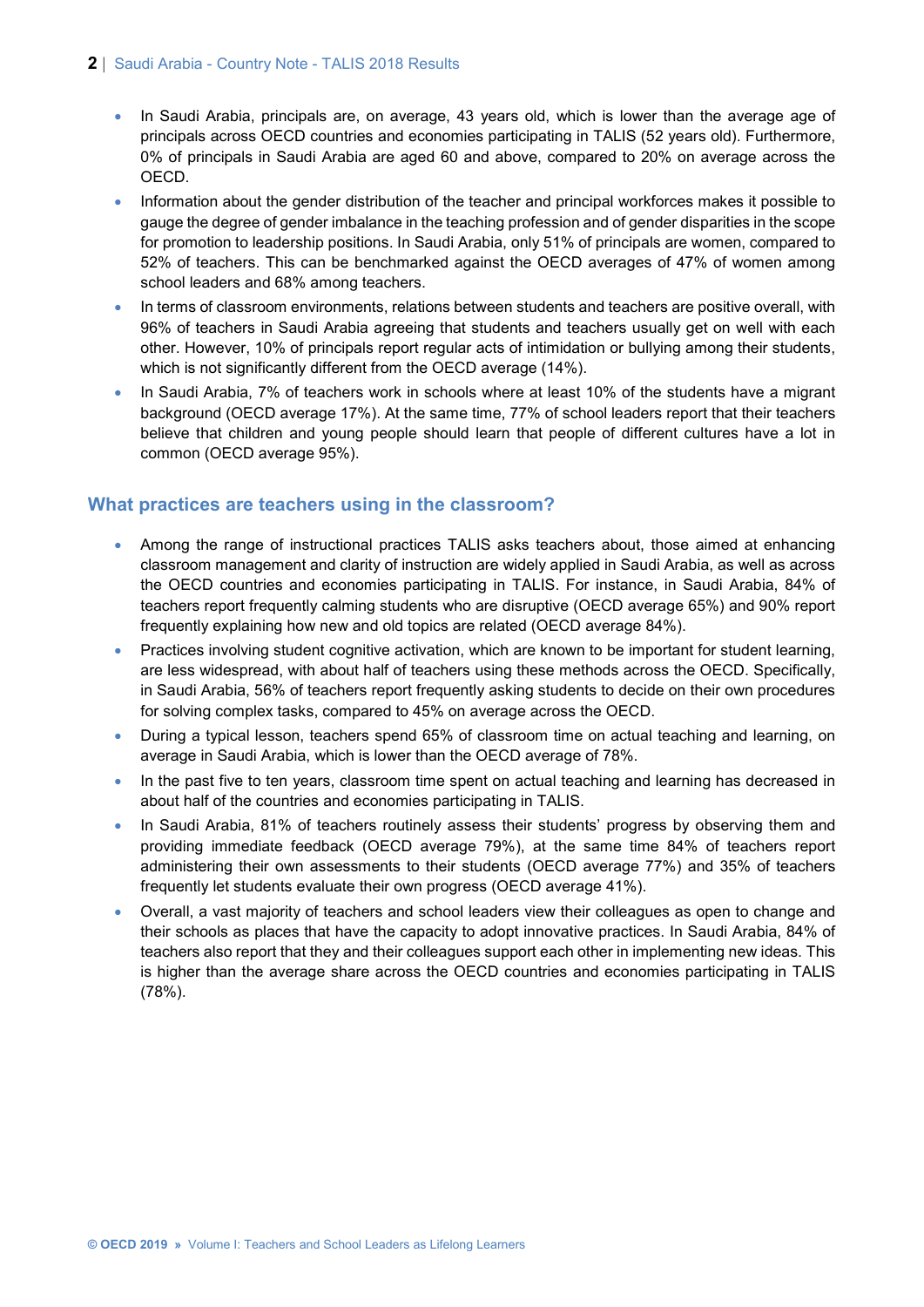### **How are teachers and school leaders trained?**

- During their initial education and training, 72% of teachers in Saudi Arabia were instructed on subject content, pedagogy and classroom practice – a share that is lower than the average of OECD countries and economies participating in TALIS (79%). In Saudi Arabia, 37% of teachers report having participated in some kind of formal or informal induction when they joined their current school, compared to 42% of teachers across OECD countries and economies participating in TALIS.
- While school principals across the OECD generally consider mentoring to be important for teachers' work and students' performance, 22% of novice teachers (with up to 5 years of experience) have an assigned mentor. In Saudi Arabia, this share amounts to 19%.
- On average across the OECD, school leaders usually have a higher level of educational attainment than teachers. However, only half of them complete a training course or programme for principals at least once before taking up their position as principal. In Saudi Arabia, 27% of school leaders have completed a programme or course in school administration or training for principals (OECD average 54%), and 31% have completed an instructional leadership training programme or course (OECD average 54%), before taking up their position as principal.

#### **Figure 2. Initial and continuous training**

Results based on responses of lower secondary teachers and principals



Note: Only countries and economies with available data are shown. Source: OECD, TALIS 2018 Database, Tables I.4.14, I.4.28, I.4.39, I.4.64, I.5.2 and I.5.10.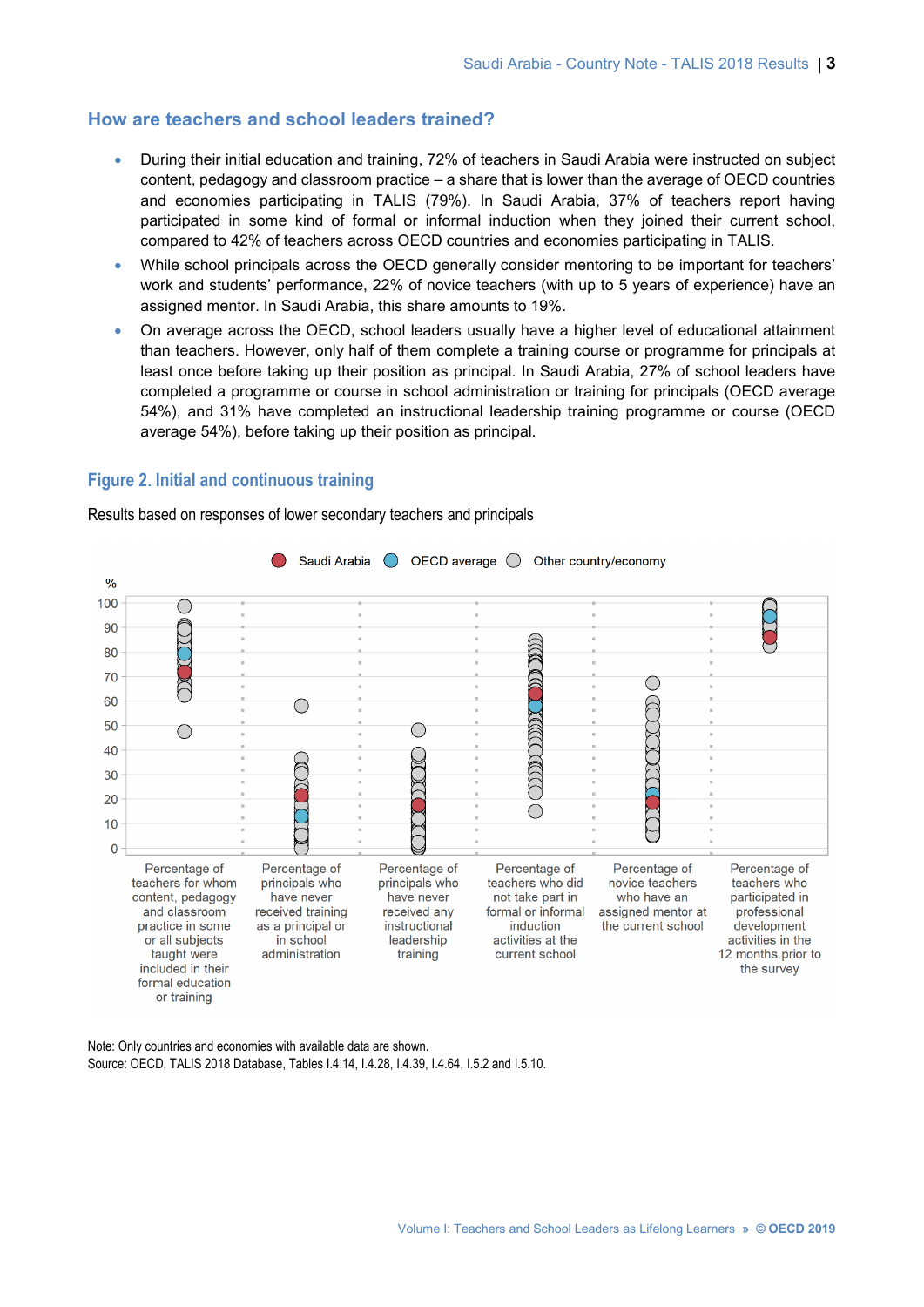- Taking part in some kind of in-service training is commonplace among teachers and principals in Saudi Arabia, with 86% of teachers (OECD average 94%) and 95% of principals (OECD average 99%) attending at least one professional development activity in the year prior to the survey.
- Attending courses and seminars is one of the most popular types of professional development for teachers across the OECD. In Saudi Arabia, 73% of teachers participate in this kind of training, while 54% of teachers participate in training based on peer learning and coaching. It is interesting to note that teachers, across the OECD, report that professional development based on collaboration and collaborative approaches to teaching is among the most impactful for them.
- Teachers in Saudi Arabia appear satisfied with the training they received, as 75% report that it had a positive impact on their teaching practice, a share that is lower than the average of OECD countries and economies participating in TALIS (82%). It is also true that teachers who report participating in such impactful training tend to display higher levels of self-efficacy and job satisfaction.
- But some areas of professional development are still lacking, according to teachers. Across the OECD, developing advanced ICT skills is one area in which teachers say that they need more training, along with teaching in multicultural/multilingual settings and teaching students with special needs. Among these three areas, teachers in Saudi Arabia expressed a particularly high need for training in teaching students with special needs.

## **Teaching students with diverse ability levels and needs**

- On average in Saudi Arabia, 9% of teachers work in classes with at least 10% of students with special needs (i.e. those for whom a special learning need has been formally identified because they are mentally, physically, or emotionally disadvantaged), which is lower than the average of OECD countries and economies participating in TALIS (27%).
- In Saudi Arabia, 77% of teachers were trained to teach in mixed-ability settings as part of their formal teacher education or training, while 70% of teachers on average felt prepared to teach in such settings when they finished their studies.
- Furthermore, although 26% of teachers on average participated in professional development activities including teaching students with special needs in the 12 months prior to the survey, training in teaching special needs students is the professional development topic with the highest percentage of teachers reporting a high need for it – 29% in Saudi Arabia (compared to 22% across the OECD).
- On average in Saudi Arabia, 52% of school principals report that delivery of quality instruction in their school is hindered by a shortage of teachers with competence in teaching students with special needs (compared to 32% across the OECD).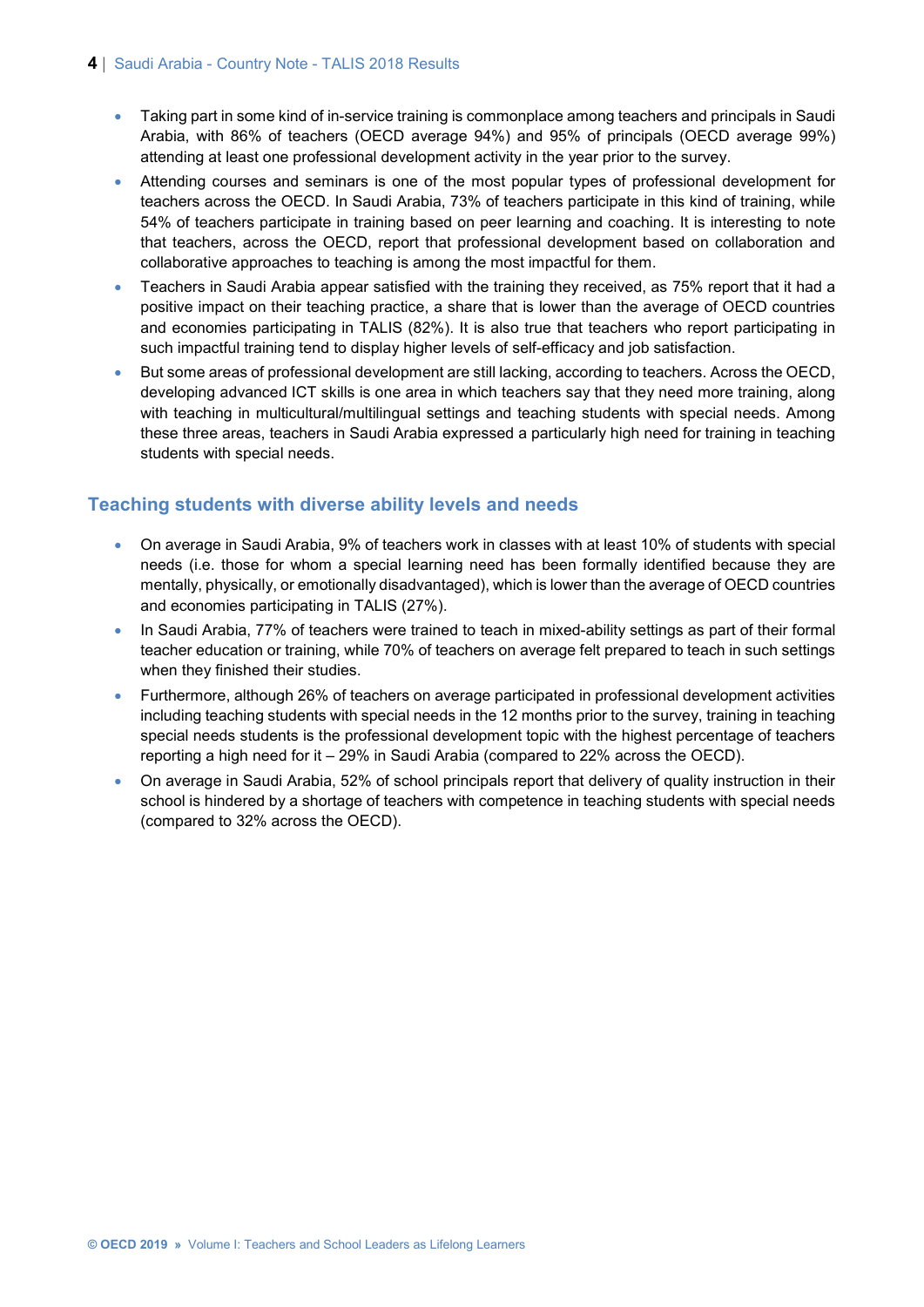### **Figure 3. A snapshot of teaching students with diverse ability levels and needs**



Results based on responses of lower secondary teachers and principals

Note: Only countries and economies with available data are shown. Source: OECD, TALIS 2018 Database, Tables I. 3.28, I. 4.13, I. 4.20, I. 5.18, I. 5.21 and I. 3.63.